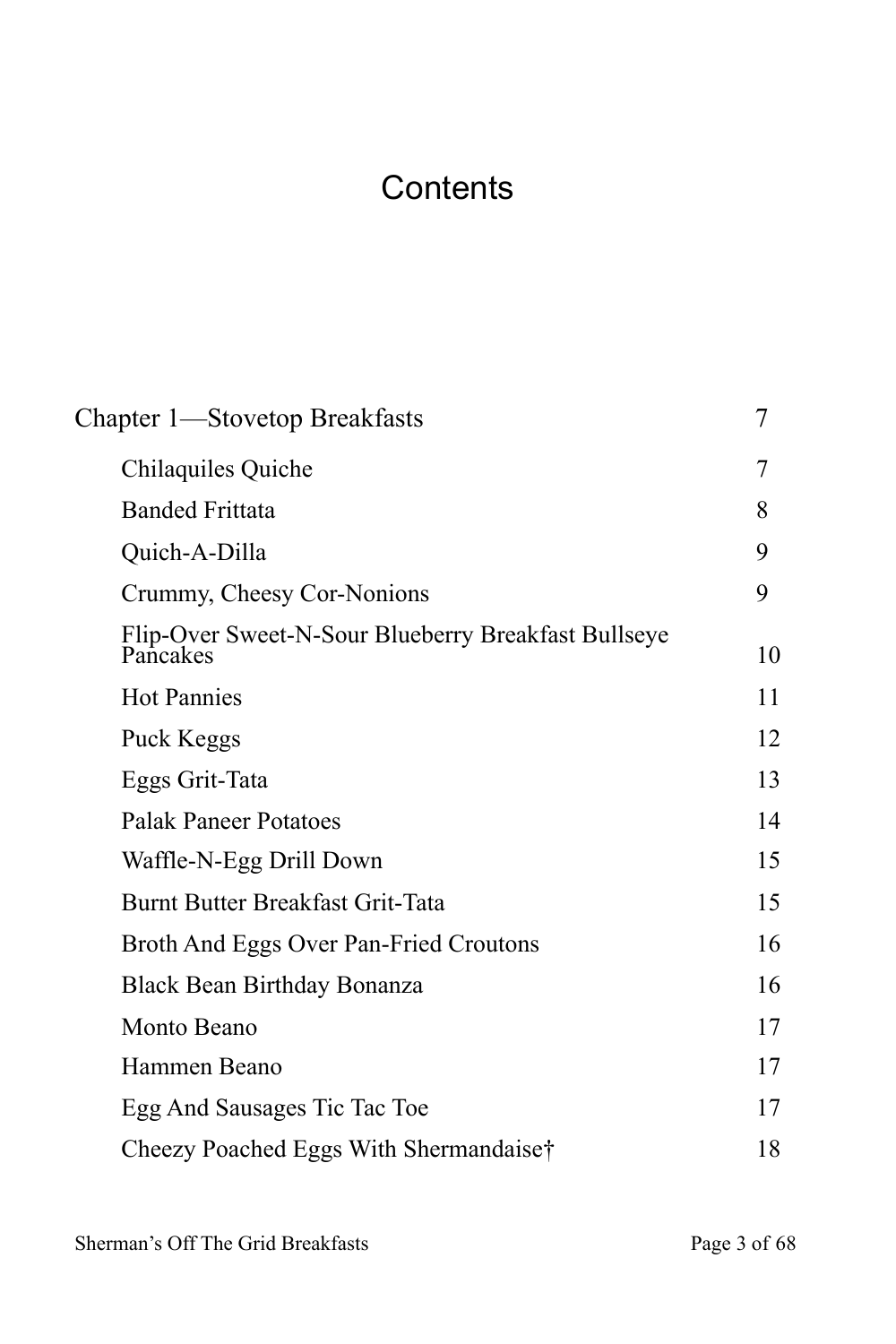| Crummy Quiche                                      | 18 |
|----------------------------------------------------|----|
| Coddled Eggs With Shermandnaise                    | 18 |
| <b>Corralled Eggs</b>                              | 19 |
| Potato, Pesto And Egg Soufflé                      | 19 |
| Bean-Banded Meat Lover's Frittata                  | 19 |
| Egg-N-Olive                                        | 19 |
| Passing Lane Special                               | 20 |
| Fritopee (Frito Pie)                               | 20 |
| Zoodles With Polenta Centa [thick New York accent] | 21 |
| Dinna Polenta [thick New York accent]              | 21 |
| Yammen Egg                                         | 22 |
| Chapter 2—Snacks                                   |    |
| <b>Pesto Cheese Snacks</b>                         | 23 |
| <b>Meatball Pesto Volcano Snacks</b>               | 23 |
| Chapter 3—Sauces                                   |    |
| Shermandnaise Sauce                                | 25 |
| Chapter 4—Working With Canned Beans                |    |
| Piston Bean Technique                              | 27 |
| Chapter 5—Working With Onions                      | 29 |
| Chapter 6—George Foreman's Big Grills              | 31 |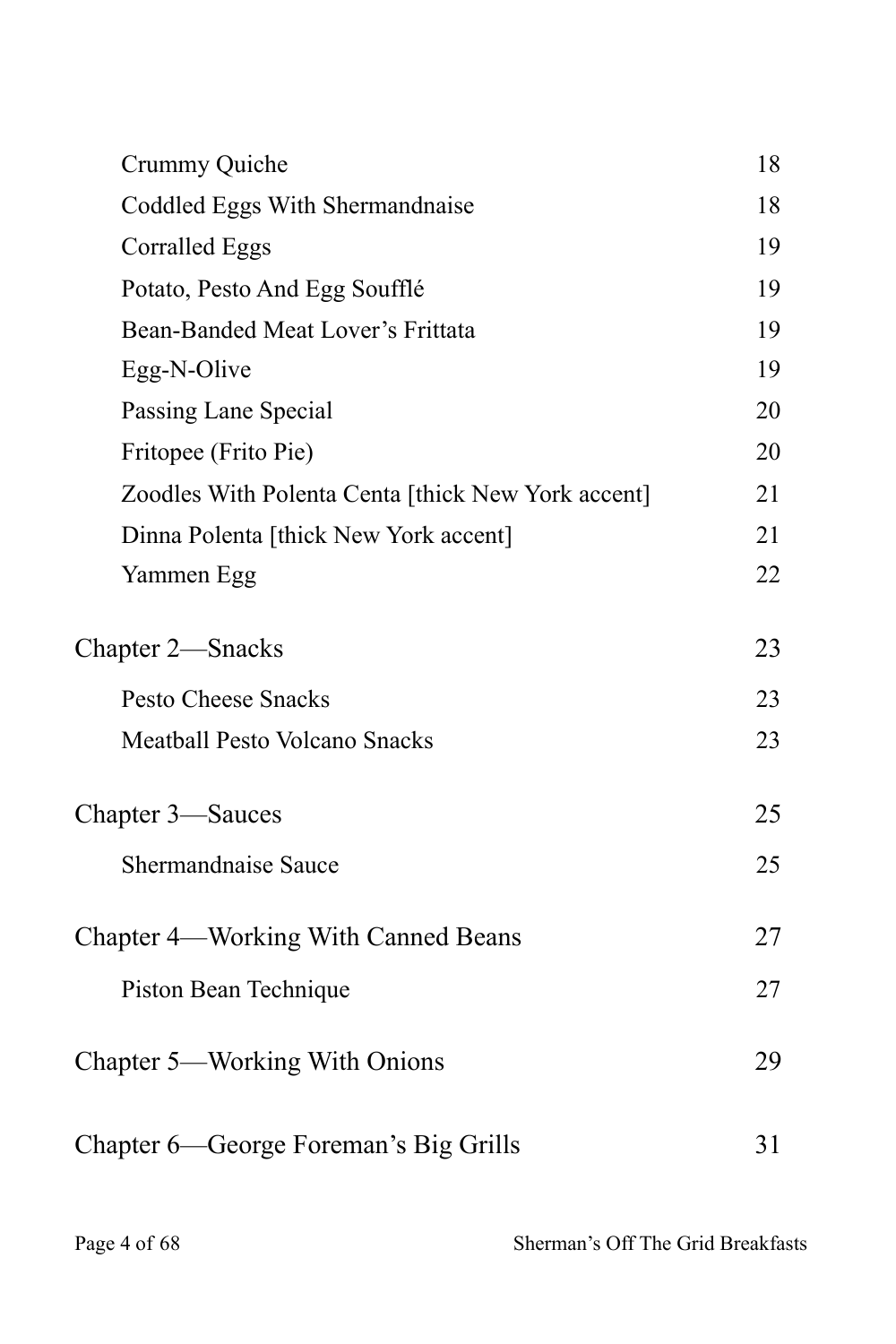| Chapter 7—Terracotta Meals         | 33 |
|------------------------------------|----|
| <b>Roast Potatoes</b>              | 34 |
| Yunan Steamer Pot Chicken          | 35 |
| Ingredients                        | 35 |
| Directions                         | 36 |
| Chapter 8—Noodles                  | 39 |
| <b>Fettuccine Marinara</b>         | 39 |
| Ingredients                        | 39 |
| Noodles Shermanoff                 | 41 |
| Ingredients                        | 41 |
| Directions                         | 41 |
| Chapter 9—Brussels Sprouts Cooking | 43 |
| Chapter 10—Using A Bread Machine   | 45 |
| The Ingredients                    | 45 |
| The Get Ready                      | 46 |
| <b>Bread Dough Preparation</b>     | 46 |
| Chapter 11—Using Steam             | 49 |
| Double-Decker Rice/Veggie Steamers | 49 |
| 1—Cooking Rice And Veggies         | 49 |
| 2—Cooking Veggies Only             | 51 |
| Barbecuing                         | 52 |
| Using A Rotisserie                 | 53 |
| Reheating In A Microwave           | 53 |